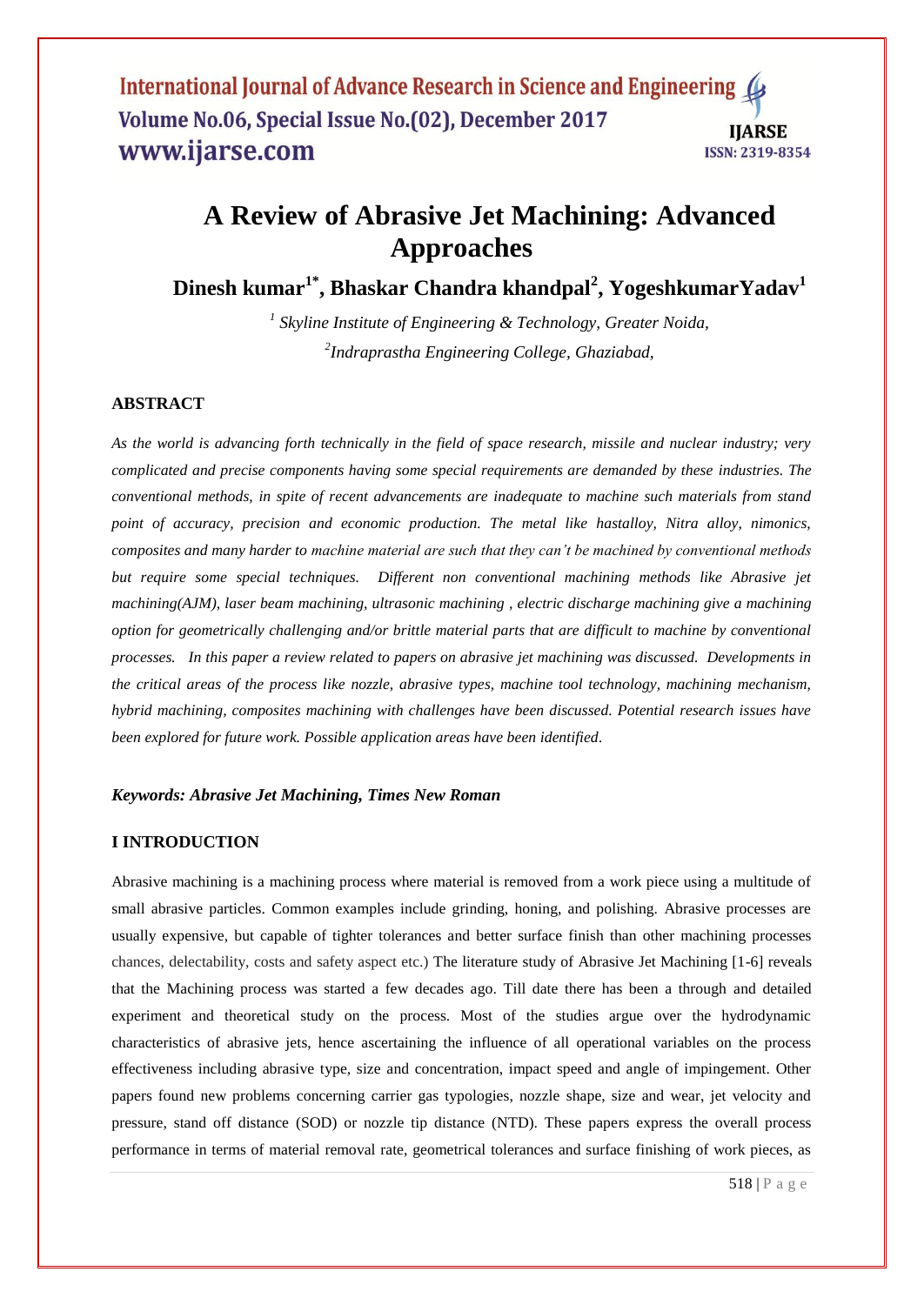well as in terms of nozzle wear rate. Finally, there are several significant and important papers which focus on either leading process mechanisms in machining of both ductile and brittle materials, or on the development of systematic experimental statistical approaches and artificial neural networks to predict the relationship between the settings of operational variables and the machining rate and accuracy in surface finishing. In recent years abrasive jet machining has been gaining increasing acceptability for deburring applications. AJM deburring has the advantage over manual deburring method that generates edge radius automatically. This increases the quality of the deburred components. The process of removal of burr and the generation of a convex edge were found to vary as a function of the parameters jet height and impingement angle, with a fixed SOD. The influence of other parameters, viz. nozzle pressure, mixing ratio and abrasive size are insignificant. The SOD was found to be the most influential factor on the size of the radius generated at the edges. The size of the edge radius generated was found to be limited to the burr root thickness.

Abrasive jet finishing combined with grinding gives rise to a precision finishing process called the integration manufacturing technology, in which slurry of abrasive and liquid solvent is injected to grinding zone between grinding wheel and work surface under no radial feed condition. The abrasive particles are driven and energized by the rotating grinding wheel and liquid hydrodynamic pressure and increased slurry speed between grinding wheel and work surface achieves micro removal finishing Abrasive water jet machines are becoming more widely used in mechanical machining. These machines offer great advantages in machining complex geometrical parts in almost any material. This ability to machine hard to machine materials, combined with advancements in both the hardware and software used in water jet machining has caused the technology to spread and become more widely used in industry. New developments in high pressure pumps provide more hydraulic power at the cutting head, significantly increasing the cutting performance of the machine. Analysis of the economic and technical has been done by researchers. Those technology advancements in applying higher power machining and intelligent software control have proven to significantly improve the overall performance of the abrasive water jet machining operation, thus widening the scope of possible applications of this innovative and promising technology. Quality of the surface produced during abrasive water jet machining of aluminum has been investigated in recent years. The type of abrasive used was garnet of mesh size 80. The cutting variables were stand off distance of the nozzle from the work surface; work feed rate and jet pressure. The evaluating criteria of the surface produced were width of cut, taper of the cut slot and work surface roughness. It was found that in order to minimize the width of cut; the nozzle should be placed close to the work surface. Increase in jet pressure results in widening of the cut slot both at the top and at exit of the jet from the work. However, the width of cut at the bottom (exit) was always found to be larger than that at the top. It was found that the taper of cut gradually reduces with increase in standoff distance and was close to zero at the stand off distance of 4 mm. The jet pressure does not show significant influence on the taper angle within the range of work feed and the stand off distance considered. Both stand off distance and the work feed rate show strong influence on the roughness of the machined surface. Increase in jet pressure shows positive effect in terms of smoothness of the machined surface. With increase in jet pressure, the surface roughness decreases. This is due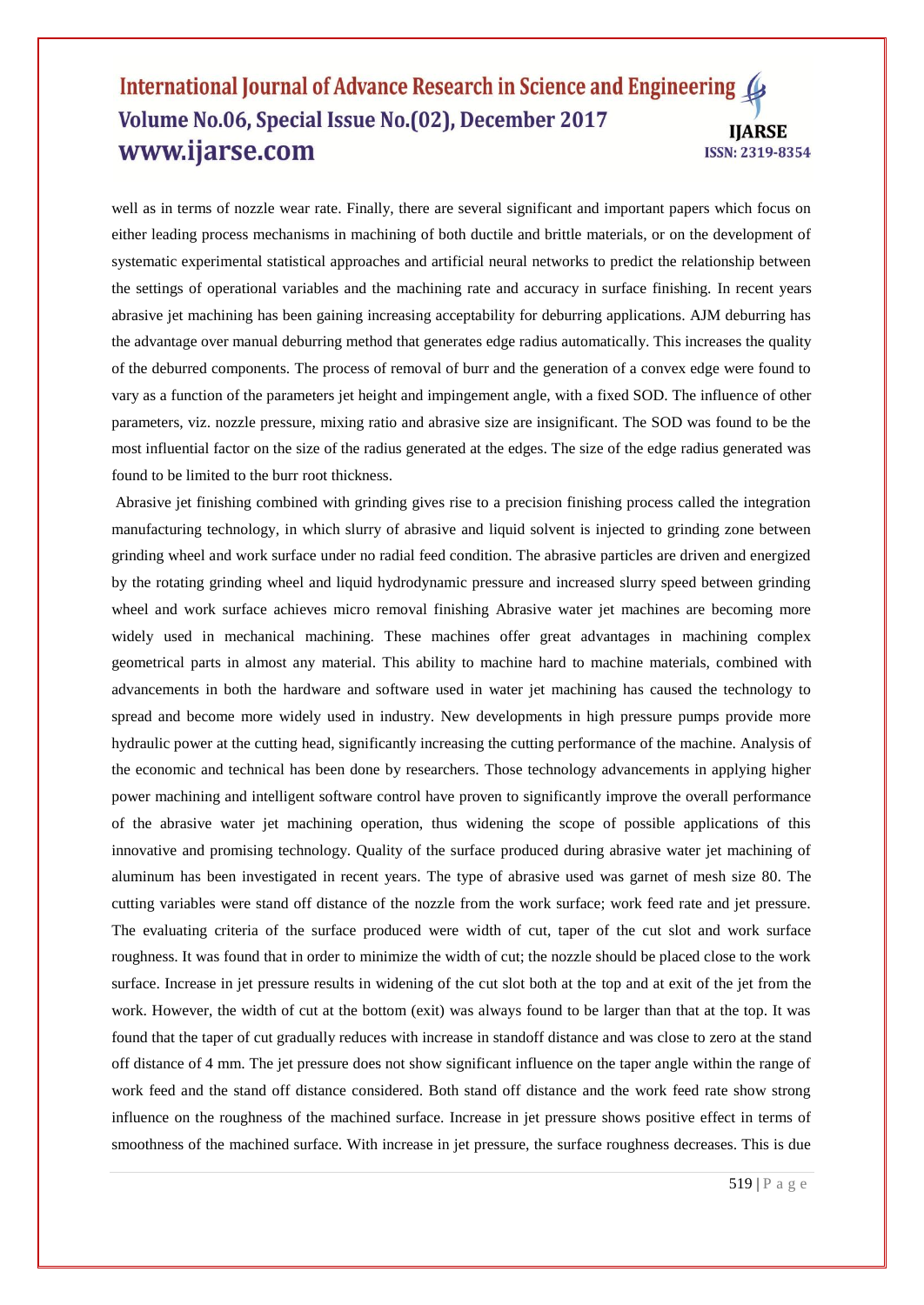to fragmentation of the abrasive particles into smaller sizes at a higher pressure and due to the fact that smaller particles produce smoother surface. So within the jet pressure considered, the work surface is smoother near the top surface and gradually it becomes rougher at higher depths.





Source-https://me-mechanicalengineering.com/abrasive-jet-machining/

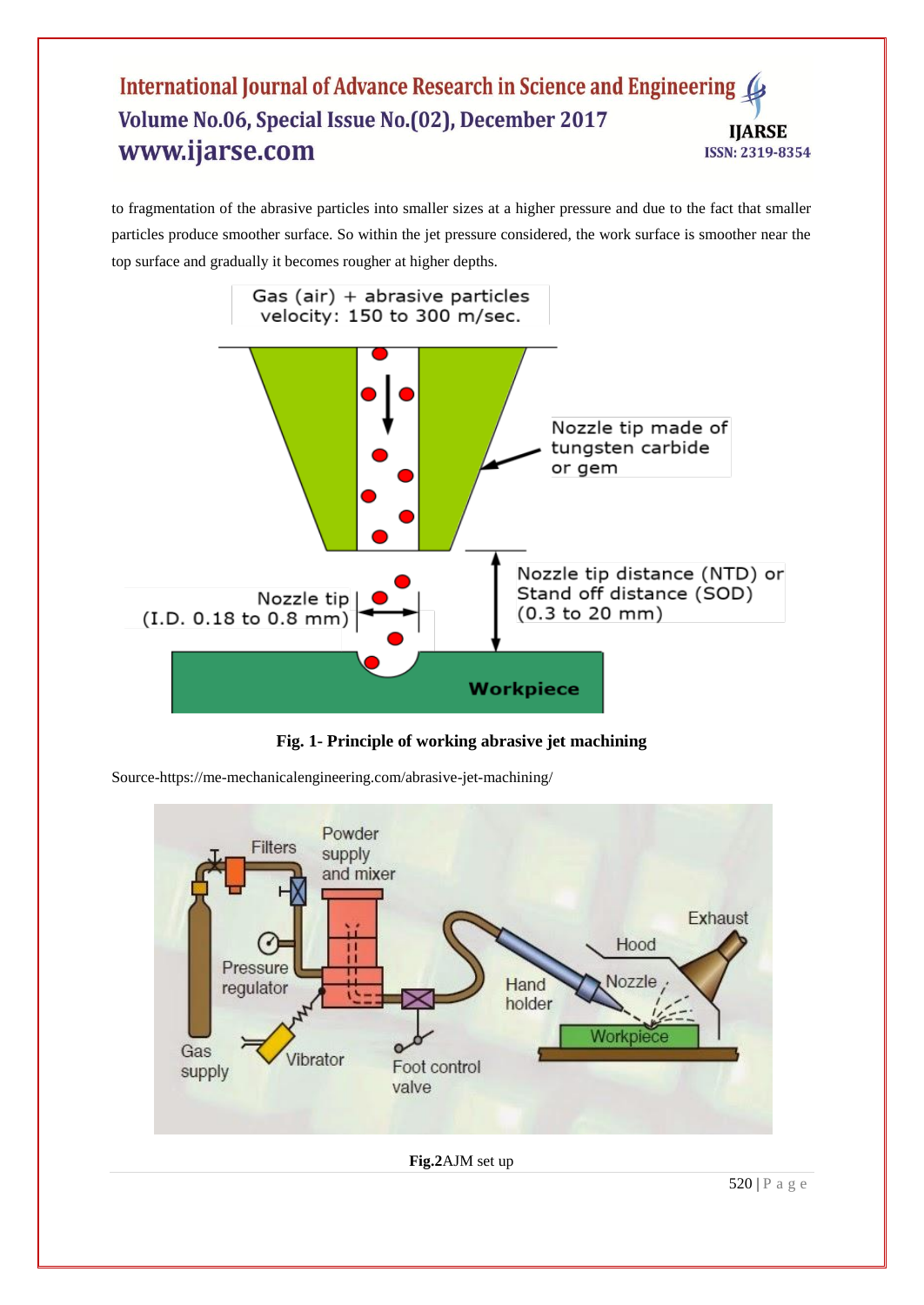Process parameters of abrasive jet machining- there are process parameters of abrasive jet machining which effect the efficiency, material removal rate of AJM process , some of them are discussed in this sectionmrr

- the abrasive: composition; strength; size; mass flow rate
- the gas composition, pressure and velocity
- the nozzle: geometry; material; distance to work; inclination to work

The effect of process parameters on material removal rate also shown here in graphical from also.

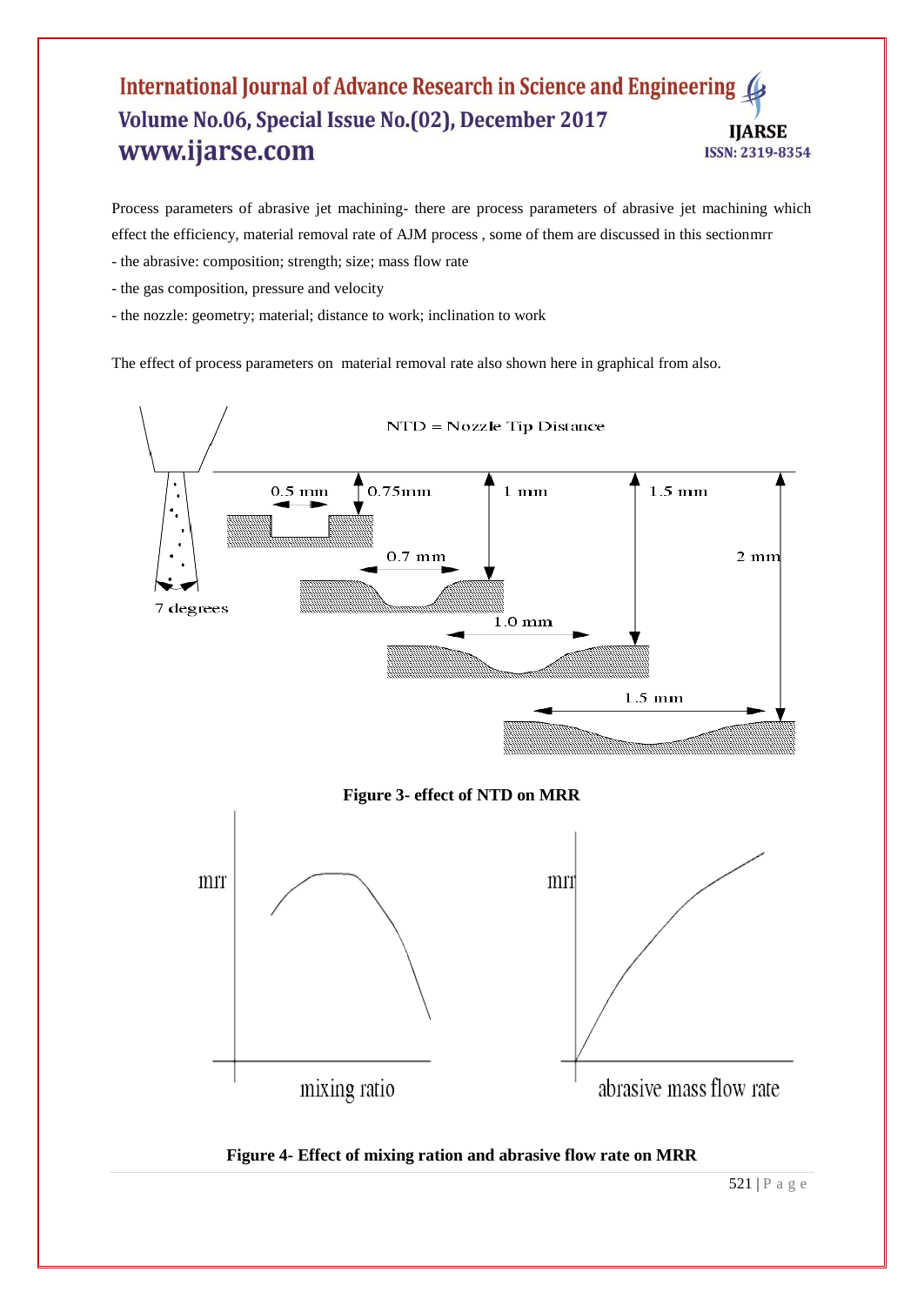## **II LITERATURE REVIEW**

Wu Xia, etc. found( 7) that a system structure for water jet cutting machine fault diagnosis based on multiinformation fusion is presented, which takes the time-varying, redundancy and uncertainty of the multi-fault characteristic information into consideration. We make use of the neural network's ability of better fault tolerance, strong generalization capability, characteristics of self-organization, self-learning, and self-adaptation, and take advantage of multi-source information fusion technology to realize comprehensive processing for uncertainty information. The characteristic layer fusing model of the water jet cutting machine fault diagnosis, which makes use of fuzzy neural network to realize feature layer fusion and D-S evidence theory to complete decision layer fusion, has been established. The simulation results of water jet cutting machine fault diagnosis show that the method can effectively improve the diagnostic credibility and reduce diagnostic uncertainty.

Vinod B. Patel, etc.(8) found that abrasive water jet machine (AWJM) is a mechanical base non-conventional machining process. This is process of removal of materials by impact erosion of high pressure (1500-4000 bar), high velocity of water and entrained high velocity of grit abrasives on a work piece. Experimental investigations were conducted to assess the influence of abrasive water jet machining (AWJM) process parameters on response-Material removal rate (MRR) and Surface roughness (Ra) of EN8. The approach was based on Taguchi's method and analysis of variance (ANOVA) to optimize the AWJM process parameters for effective machining. Experiments are carried out using L25 Orthogonal array by varying traverse speed, abrasive flow rate and stand of distance (SOD) for EN8 material. In present study, Analysis found that varying parameters are affected in different way for different response*.*

This paper presents they discussed about analysis of various process parameters and drawn following conclusions from the experimental study:

- Process parameters affect different response in different ways. Hence need to set parameter based on requirement.
- MRR increases with the increase in Traverse speed (50 to 65 mm/min) and also Surface Roughness increase with increase in Traverse speed.
- Higher Abrasive flow rate give increase MRR and less influence on Surface Roughness. Abrasive flow rate is less significant control factor for MRR.
- MRR increases with the increase in SOD (2 to 8 mm) up to certain limit and further increase in SOD beyond the limit results in decrease of MRR and Surface Roughness increase with increase in SOD.
- Traverse speed is a most significant control factor for MRR and Abrasive flow rate and SOD are equally significant control factor for MRR. SOD is the most significant control factor on Surface Roughness.
- Mixing ratio is a most significant control factor for MRR and Surface Roughness.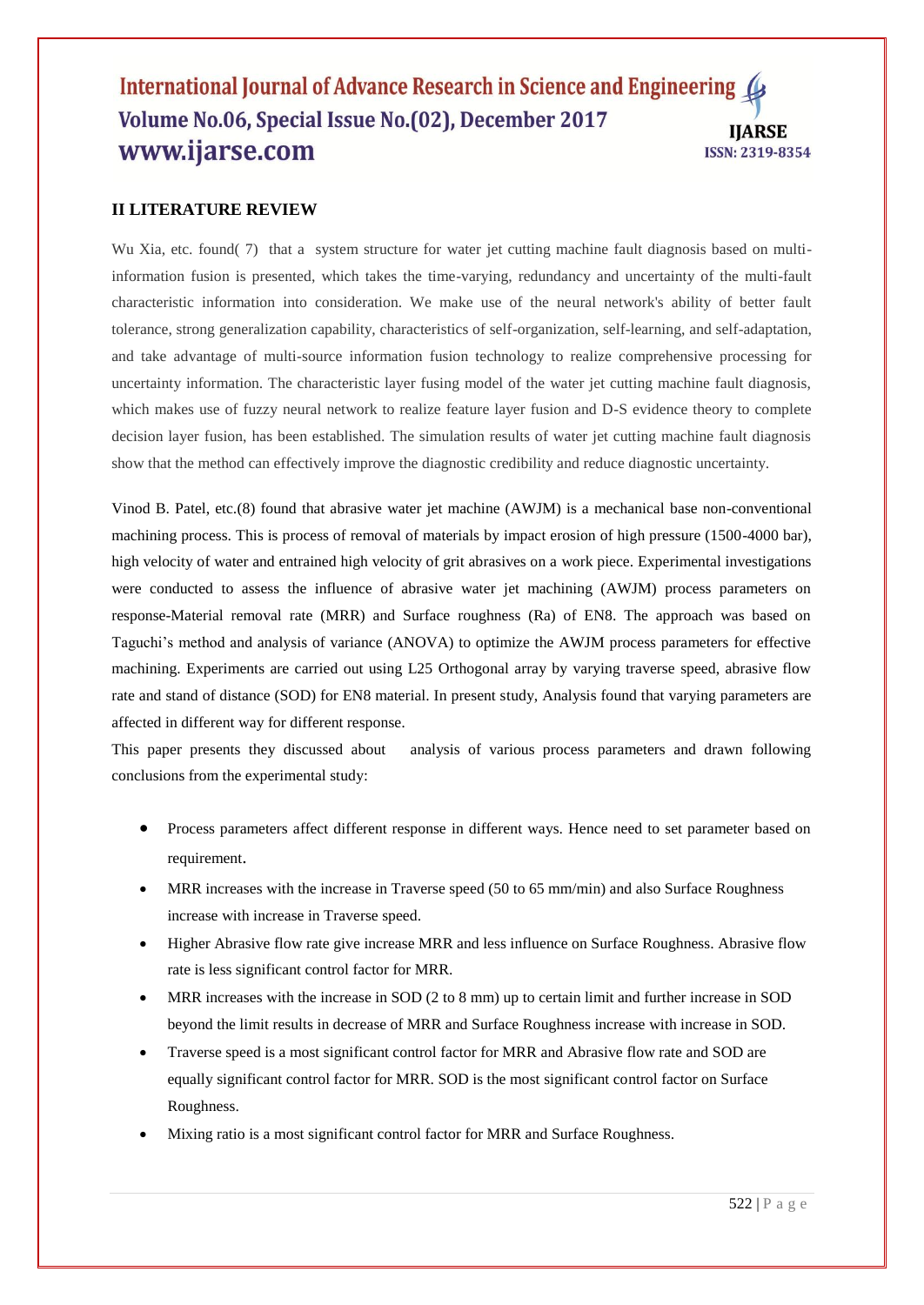M chithirai, etc. (9)found that abrasive waterjet cutting has been proven to be an effective technology for processing variety of engineering materials.It is an emerging technology and has various distinct advantages over the other non-traditional cutting technologies, such as no thermal distortion, high machining versatility, minimum stresses on the work piece, high flexibility and small cutting forces.This paper presents an extensive review of the current state of research and development in the abrasive waterjet cutting process. Further challenges and scope of future development in abrasive waterjet cutting are also projected. This review paper will help researchers, manufacturers and policy makers widely.

In order to correctly select the process parameters, reliable predictive mathematical models can be developed for the depth of cut in AWJC process of aluminium, brass, cast iron, ceramics, copper, composites, granite, mild steel stainless steel and titanium. These depths of cut models can be used as practical guidelines for selecting optimum process parameters in AWJC of these materials. Therefore the need for extensive experimental work in order to select the magnitudes of the most influential abrasive waterjet cutting parameters on the depth of cut can be eliminated.

Johan Fredin (10) , etc. found that **a**brasive waterjet cutting (AWJ) is a highly efficient method for cutting almost any type of material. When holes shall be cut the waterjet first needs to pierce the material. This paper presents a vast experimental analysis of piercing parameters effect on piercing time. Results from experimentation on feed rates, work piece thicknesses, abrasive flow rates, standoff distances and water pressure are also presented as well as studies on three methods for dynamic piercing. It is shown that a large amount of time and resources can be saved by choosing the piercing parameters in a correct way. The large number of experiments puts demands on the experimental setup. An automated experimental setup including piercing detection is presented to enable large series of experiments to be carried out efficiently.

**UshastaAich et al. (11)** carried out experiments on cutting of borosilicate glass by AWJM. Depth of cut is measured with different machine parameter settings as water pressure, abrasive flow rate, traverse speed and standoff distance**.** Optimum condition of control parameter setting is also searched through particle swarm optimization (PSO).Also, scanning electron microscopic (SEM) image reveals to some extent, and the nature of cut surface and erosion behavior of amorphous material qualitatively

Experiments on standoff distances show that a slightly larger standoff distance can preferably be chosen for piercing in comparison with cutting, with no risk of increasing the piercing time but with less risk of clogging the nozzle. This study shows examples where the benefits of using an automated measurement setup are clearly seen due to the big amount of tests done. A lot of time was saved during the experimentation due to the efficiency of the automated experimental setup. Large series of experiments could be run without human interference. A similar measurement set-up can be used for normal cutting and can therefore be used to improve productivity in waterjet cutting in general and not only for piercing. Future studies should be made focusing on specific important parameter ranges and also including the effects of economic aspects for different piercing approaches.